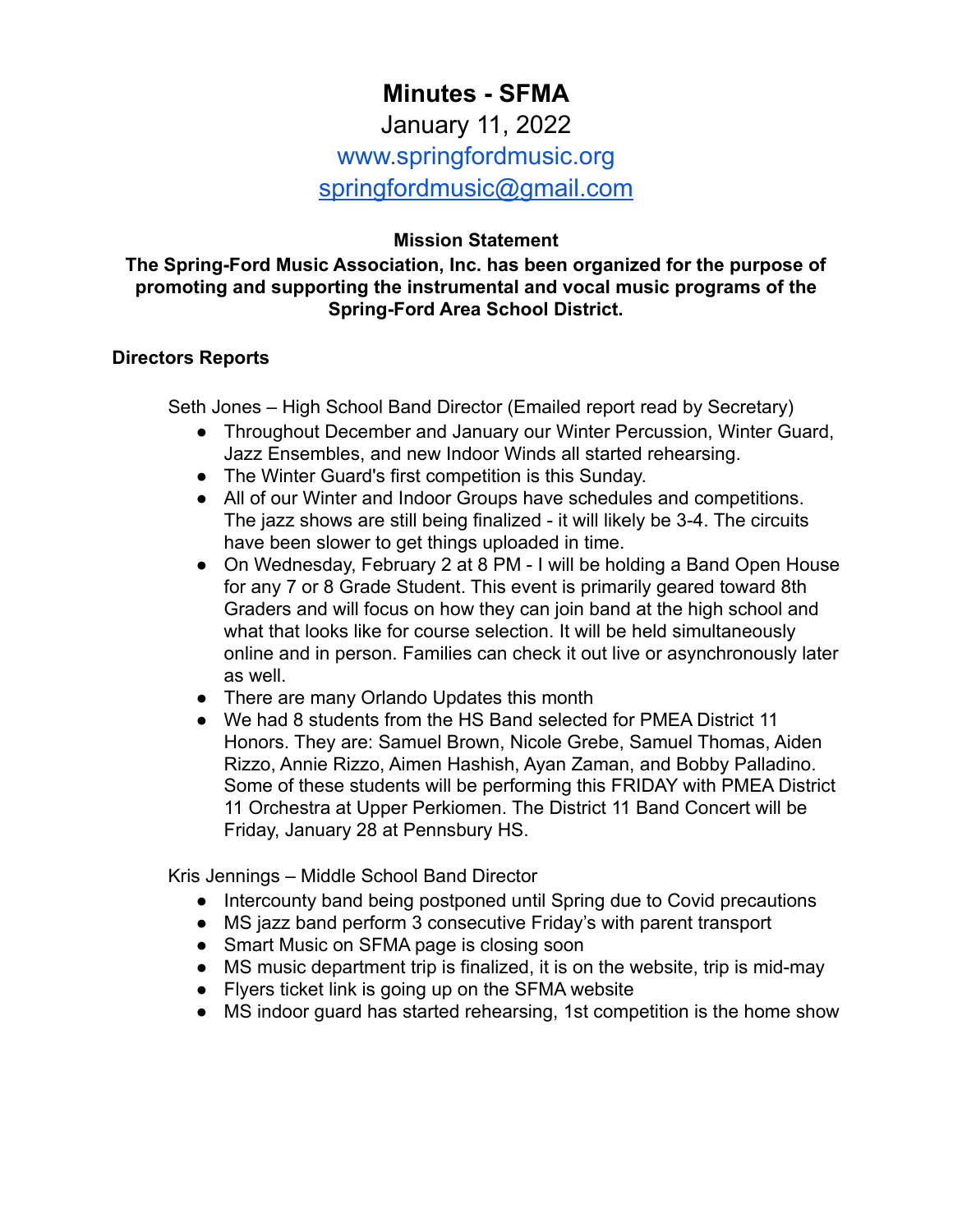## **Officers Reports**

Vice President

- Sign Up Genius for Guard Home Show we need a lot of help
- MS parents please ask other MS parents to get involved

**Treasurer** 

● Reminder that this is his last term as treasurer, if anyone is interested or knows someone who is interested please speak to him or Lisa

Assistant Treasurer (Emailed report read by Secretary)

- We have 86 families on the membership roll
- Started seeing orders for the indoor fees and indoor apparel
- A few requests for SPA money to be applied to the Orlando trip, can also be used for spending money

#### **Secretary**

● Nothing new

### **Committee Reports**

**Concessions** 

● Working on the plans for the indoor show, please view the SUG for both volunteering time and donating food

#### **Fundraising**

- Reminder it is her last year managing fundraising if anyone is interested in learning more about it before next year
- trivia night is at the end of April and they are still searching for a location
- Hoping to organize a yard sale and clothing drive in the spring
- Upcoming sales of Gertrude Hawk candy and Divine Appled, comes out Monday, delivery by 4/4 so in before Easter
- 1/27 Dine out at PJ Whelihan's
- Superbowl fundraiser with the local Primo Hoagies
- Scrip
- Wawa coupons going on now, reminder that there are Wawa's in Orlando now

Ram Crew/Vehicles

- A lot of indoor units need props this season
- HS guard almost completed
- Pick up the new floor on Saturday
- Need help building Percussion and MS props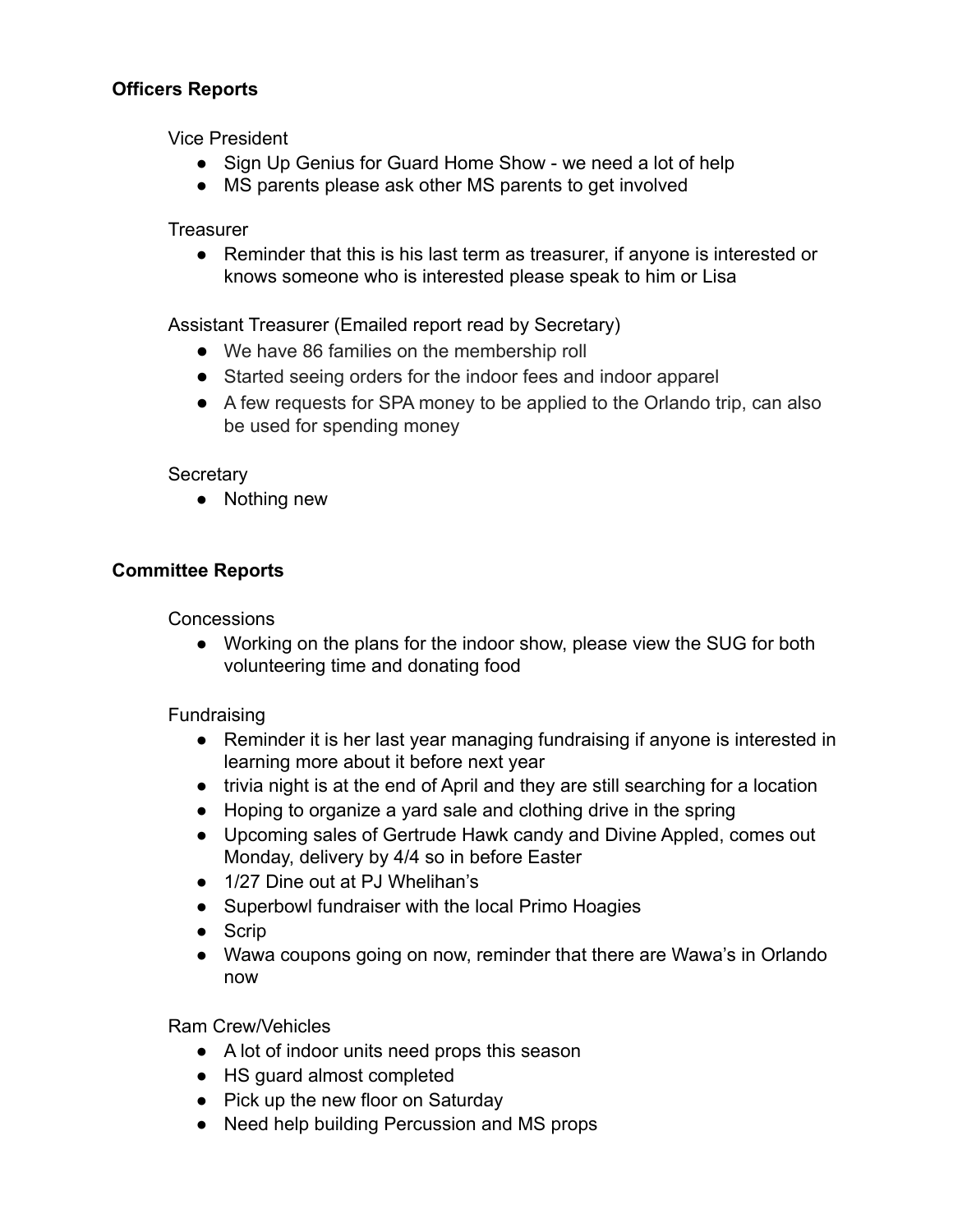Membership/Data

● 86 families now on membership

## **Chaperones**

- Jazz band requires 4 chaperone
- Indoor quard & Percussion TBD
- 39 chaperones are going to Orlando

## Apparel

- Still need to clean the uniforms before Orlando
- Winds group needs some custom sewing if anyone can please help
- Sold SF music gear at all 3 winter concerts and sold quite a bit, will continue attending these concerts for future years
- S/M/XL jackets are on backorder and should be arriving by the February meeting

## **Old Business**

Orlando

- 1st meeting of trip leadership was held, involved Eric, Dan, School Nurse and Instructors
- All payments are due by the end of the month
- Still collecting travel ID's
- Still missing 26 waivers
- Uniforms, equipment and some luggage driving down on the truck
- Covid rules are not being dictated by the school district, we are following venue rules
- 3 airplanes, 1 leaves at 7am and other 2 leave later
- all participant meeting is coming up and will be via zoom
- asking students to wear SF attire but not required

## Winter Guard

- Home show January 22, 18 units signed up
- Concern there won't be enough volunteers to make it all run smoothly
- School district promised gym repairs will be completed in time
- Show begins at 4pm

## Teacher Gala

- Friday January 21st
- Instructors perform, fun to watch, great way to raise money

December Meeting Minutes

● Approved